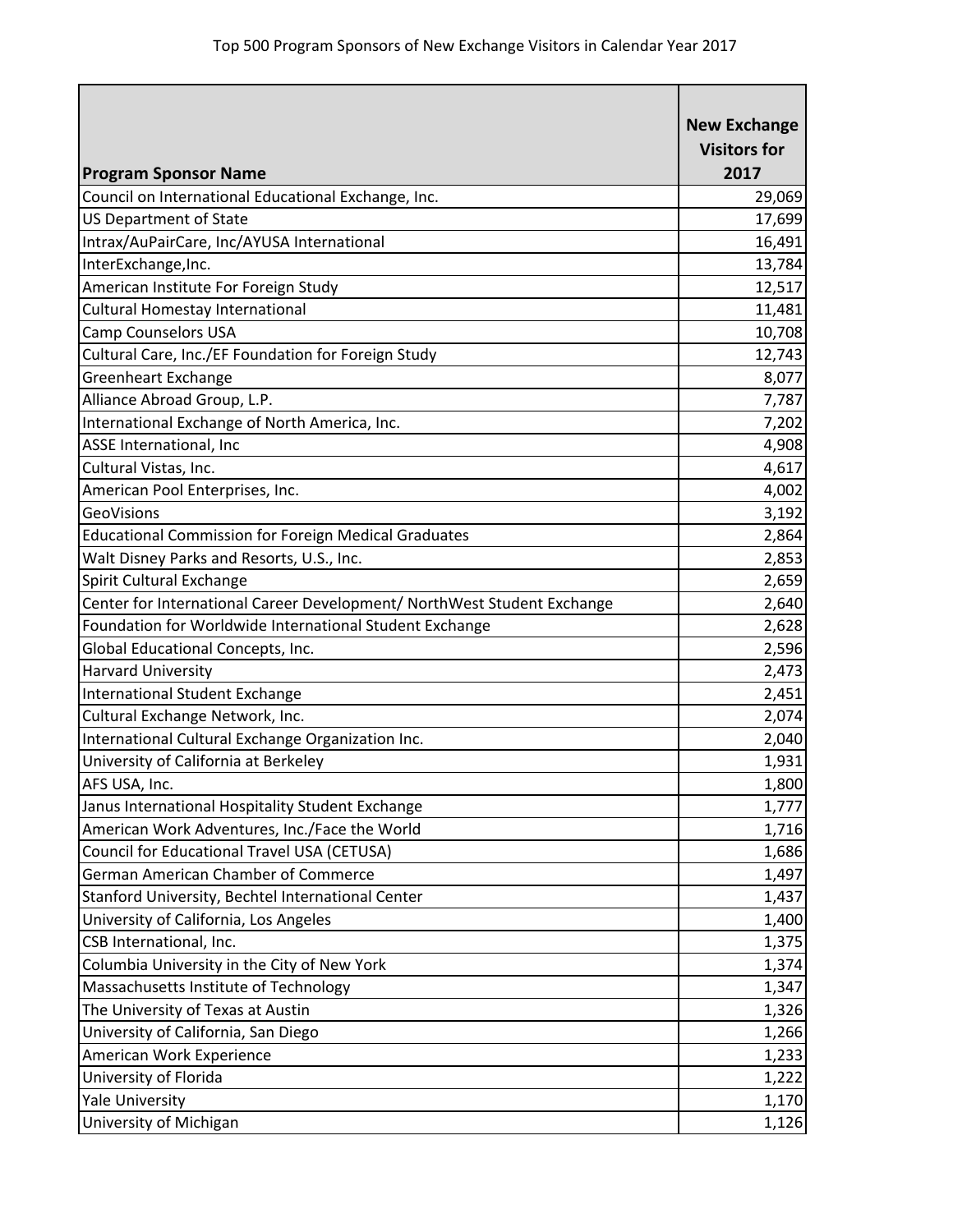| <b>Program Sponsor Name</b>                            | <b>New Exchange</b><br><b>Visitors for</b><br>2017 |
|--------------------------------------------------------|----------------------------------------------------|
| <b>Purdue University</b>                               | 1,099                                              |
| <b>Communicating For Agriculture</b>                   | 1,081                                              |
| International Cultural Exchange Services, Inc.         | 1,072                                              |
| World Wide Cultural Exchange, Inc.                     | 1,057                                              |
| The Ohio State University                              | 1,050                                              |
| <b>JCC Association</b>                                 | 1,023                                              |
| The United States Agency for International Development | 991                                                |
| <b>Odyssey International Exchange</b>                  | 970                                                |
| American Camp And Work Experience                      | 960                                                |
| Massachusetts General Hospital                         | 955                                                |
| Youth For Understanding USA, Inc.                      | 943                                                |
| University of California, Davis                        | 898                                                |
| University of Washington                               | 876                                                |
| <b>Texas A&amp;M University</b>                        | 869                                                |
| <b>New York University</b>                             | 869                                                |
| Johns Hopkins University                               | 854                                                |
| Duke University, Medical Center, and Health System     | 836                                                |
| <b>International Student Exchange Programs</b>         | 805                                                |
| <b>Educational Resource Development Trust</b>          | 800                                                |
| International Educational Exchange, Inc.               | 796                                                |
| University of Pittsburgh                               | 795                                                |
| Arizona State University                               | 782                                                |
| University of Pennsylvania                             | 770                                                |
| Northwestern University                                | 760                                                |
| University of Southern California                      | 757                                                |
| United Studies, Inc.                                   | 747                                                |
| The Pennsylvania State University                      | 734                                                |
| University of California, Santa Barbara                | 714                                                |
| Open World Leadership Center                           | 691                                                |
| Georgia Institute of Technology                        | 677                                                |
| UNIVERSITY OF CALIFORNIA, IRVINE                       | 667                                                |
| University of Minnesota                                | 661                                                |
| Indiana University                                     | 661                                                |
| Pan Atlantic Consultants, Inc.                         | 655                                                |
| University of Maryland at College Park                 | 649                                                |
| American Hospitality Academy                           | 627                                                |
| Michigan State University                              | 617                                                |
| <b>AIESEC United States</b>                            | 614                                                |
| US Department of Agriculture, FAS/OCBD/TSED            | 613                                                |
| Program of Academic Exchange, P.A.X.                   | 590                                                |
| American Immigration Council, Inc.                     | 590                                                |
| San Diego State University                             | 578                                                |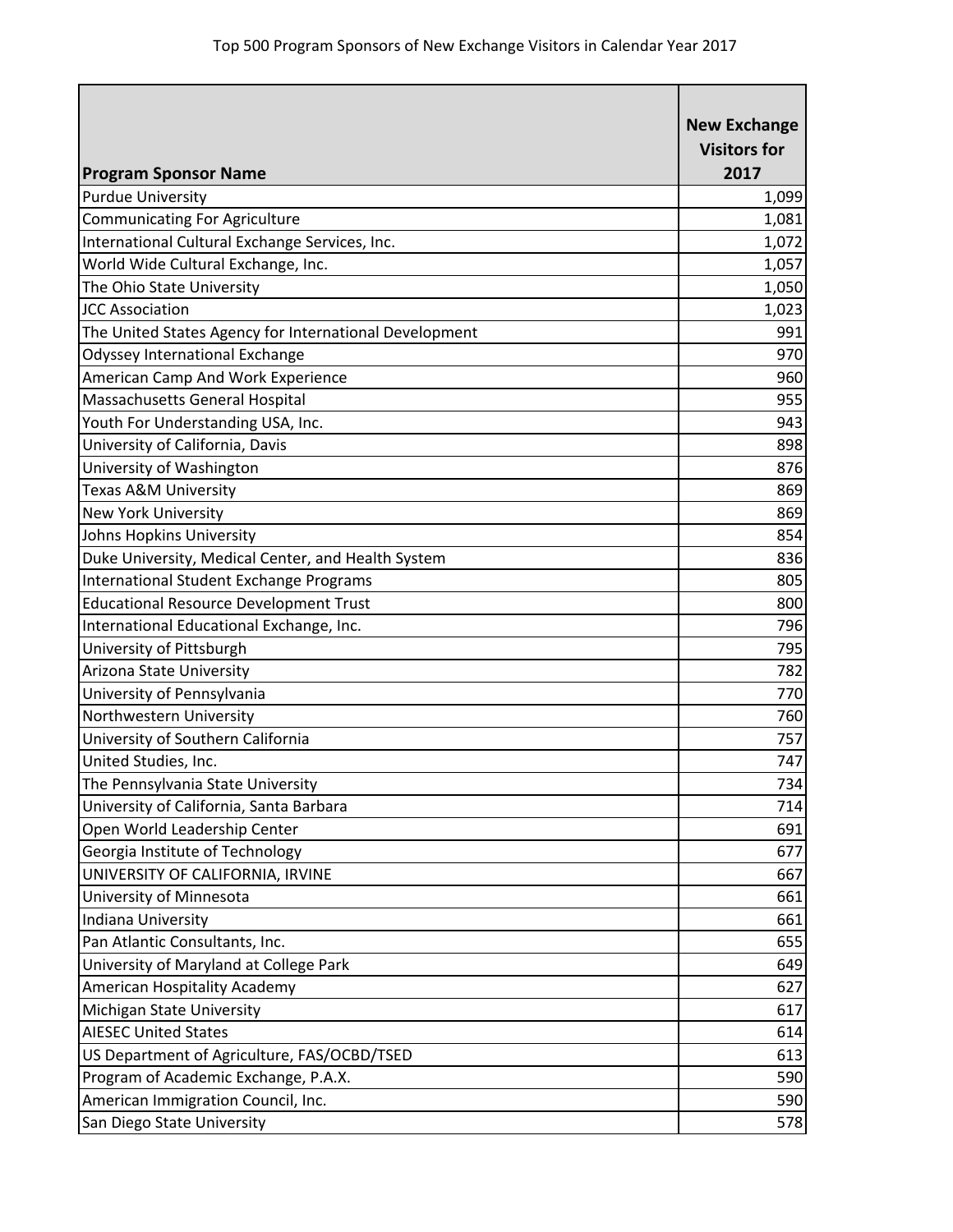| <b>Program Sponsor Name</b>                         | <b>New Exchange</b><br><b>Visitors for</b><br>2017 |
|-----------------------------------------------------|----------------------------------------------------|
| Life Adventures                                     | 566                                                |
| Carnegie Mellon University                          | 564                                                |
| <b>Cornell University</b>                           | 522                                                |
| <b>NC State University</b>                          | 513                                                |
| The University of Oklahoma                          | 506                                                |
| National Institutes of Health, Dept. HHS            | 504                                                |
| Irish International Immigrant Center, Inc.          | 487                                                |
| Council for Global Immigration                      | 477                                                |
| <b>Boston University</b>                            | 472                                                |
| Northeastern University                             | 472                                                |
| University of Arizona                               | 471                                                |
| Amity Institute                                     | 468                                                |
| The University of North Carolina at Chapel Hill     | 458                                                |
| University of California, Riverside                 | 458                                                |
| <b>Berkeley College</b>                             | 457                                                |
| <b>Microsoft Corporation</b>                        | 448                                                |
| University of Hawaii                                | 441                                                |
| University of California, San Francisco             | 433                                                |
| A Cultural Exchange Service, Inc.                   | 429                                                |
| American Exchange Organization, Inc.                | 427                                                |
| The University of Georgia                           | 421                                                |
| American Cultural Exchange, LLC                     | 419                                                |
| Institute Of International Education                | 418                                                |
| University of New Mexico                            | 417                                                |
| <b>Educational Partners International, LLC</b>      | 416                                                |
| Mayo Clinic                                         | 416                                                |
| <b>Rutgers University</b>                           | 414                                                |
| University of Utah                                  | 411                                                |
| Washington University in St. Louis                  | 403                                                |
| Nacel Open Door                                     | 395                                                |
| University of Chicago                               | 392                                                |
| University of Virginia                              | 390                                                |
| University of Massachusetts Amherst                 | 387                                                |
| Virginia Polytechnic Institute and State University | 381                                                |
| <b>Aspect Foundation</b>                            | 374                                                |
| University Of Central Florida                       | 372                                                |
| The George Washington University                    | 367                                                |
| San Francisco State University                      | 364                                                |
| <b>Emory University</b>                             | 361                                                |
| University of Massachusetts Boston                  | 360                                                |
| <b>Brown University</b>                             | 358                                                |
| <b>Princeton University</b>                         | 355                                                |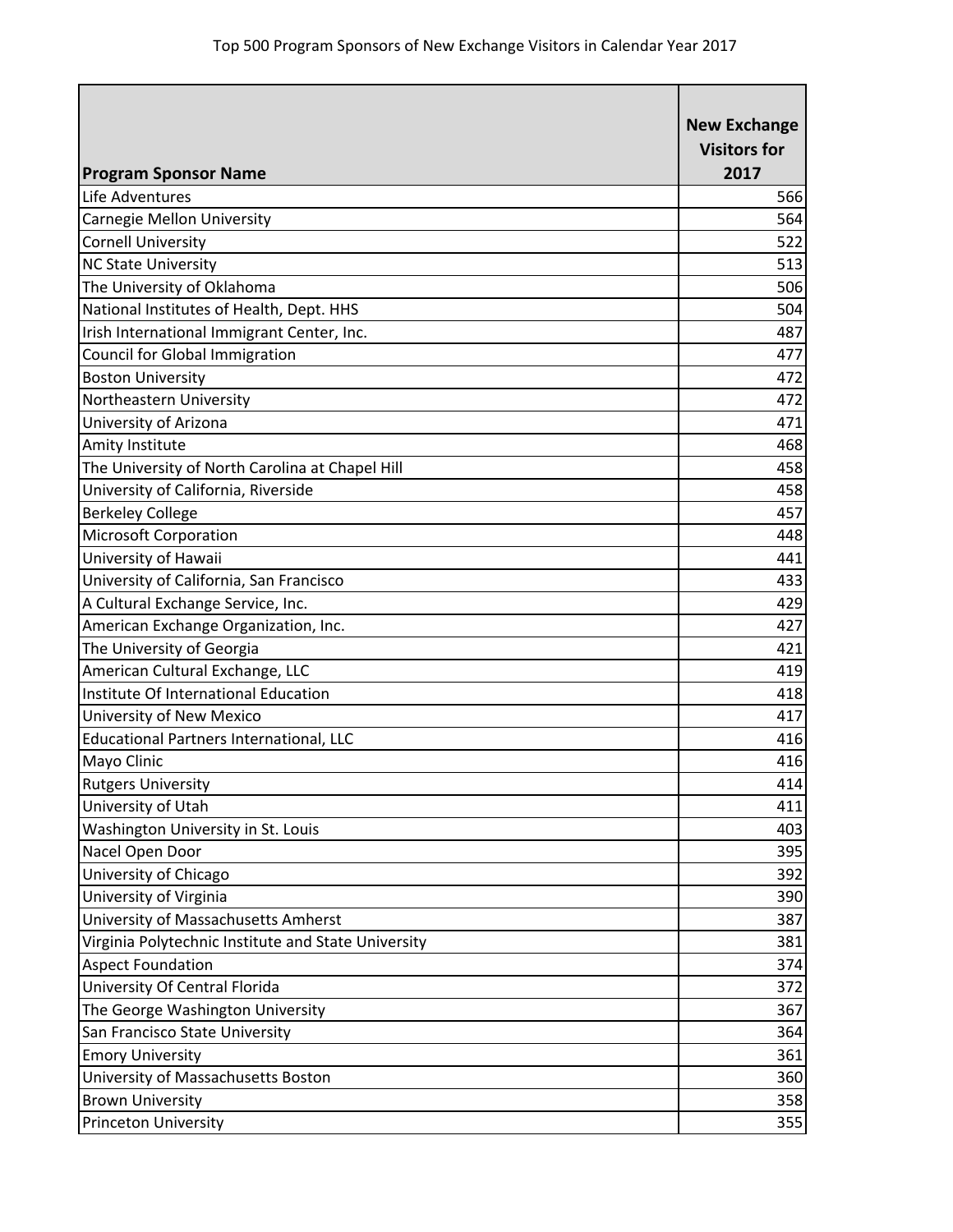| <b>Program Sponsor Name</b>                         | <b>New Exchange</b><br><b>Visitors for</b><br>2017 |
|-----------------------------------------------------|----------------------------------------------------|
| <b>Oregon State University</b>                      | 351                                                |
| Lawrence Berkeley National Laboratory               | 344                                                |
| University of Cincinnati                            | 343                                                |
| Northern Arizona University                         | 342                                                |
| CampGroup, LLC                                      | 337                                                |
| State University of New York at Buffalo             | 336                                                |
| William Marsh Rice University                       | 330                                                |
| Florida State University                            | 324                                                |
| <b>PACE UNIVERSITY</b>                              | 323                                                |
| Iowa State University of Science and Technology     | 321                                                |
| <b>American University</b>                          | 321                                                |
| University of Kentucky                              | 315                                                |
| Cordell Hull Foundation for International Education | 310                                                |
| California State University Long Beach              | 310                                                |
| GreatAuPair, LLC                                    | 305                                                |
| <b>Tulane University</b>                            | 303                                                |
| UNION FOR REFORM JUDAISM, YOUTH DIVISION            | 296                                                |
| Education Travel & Culture, Inc.                    | 296                                                |
| University of Kansas                                | 293                                                |
| Forte International, Inc.                           | 291                                                |
| The University of Tennessee                         | 287                                                |
| State University of New York at Stony Brook         | 287                                                |
| University of Iowa                                  | 285                                                |
| Center for International Education, Inc.            | 283                                                |
| Georgetown University                               | 282                                                |
| University of Connecticut                           | 277                                                |
| University of Illinois at Chicago                   | 272                                                |
| US Forest Service International Programs            | 270                                                |
| ICCE, Inc.                                          | 268                                                |
| University of Oregon                                | 267                                                |
| The University of Texas at Dallas                   | 262                                                |
| <b>West Virginia University</b>                     | 260                                                |
| Dynamic Global Exchange, Inc.                       | 255                                                |
| <b>Colorado State University</b>                    | 254                                                |
| Baruch College / CUNY                               | 254                                                |
| National Ramah Commission, Inc.                     | 250                                                |
| <b>Signature Services Corporation</b>               | 249                                                |
| Au Pair International, Inc.                         | 249                                                |
| Oklahoma State University                           | 248                                                |
| The University of Texas M.D. Anderson Cancer Center | 246                                                |
| <b>Troy University</b>                              | 245                                                |
| Wessex, Inc.                                        | 243                                                |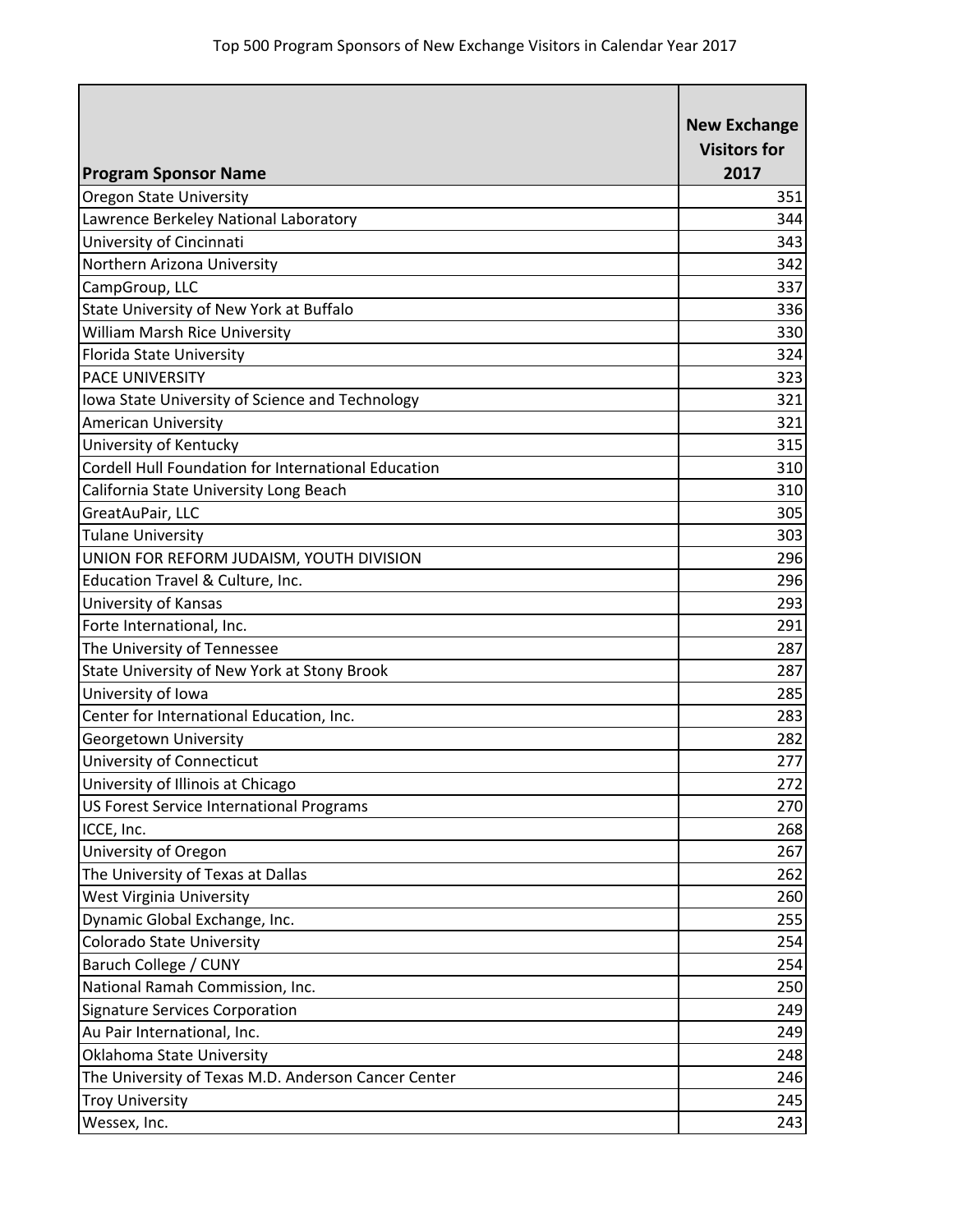| <b>Program Sponsor Name</b>                          | <b>New Exchange</b><br><b>Visitors for</b><br>2017 |
|------------------------------------------------------|----------------------------------------------------|
| <b>Kansas State University</b>                       | 243                                                |
| University of California, Santa Cruz                 | 242                                                |
| <b>George Mason University</b>                       | 239                                                |
| Global Career Exchange, Inc.                         | 239                                                |
| University of Delaware                               | 237                                                |
| The Washington Center                                | 235                                                |
| University of Houston                                | 233                                                |
| University of Miami                                  | 228                                                |
| Georgia State University                             | 228                                                |
| <b>Wayne State University</b>                        | 225                                                |
| <b>Icahn School of Medicine at Mount Sinai</b>       | 223                                                |
| <b>UNC Charlotte</b>                                 | 220                                                |
| Montclair State University                           | 218                                                |
| Worldwide Farmers Exchange                           | 217                                                |
| University at Albany, State University of New York   | 217                                                |
| <b>Auburn University</b>                             | 217                                                |
| University of Notre Dame du Lac                      | 213                                                |
| California Institute of Technology                   | 213                                                |
| Central Michigan University                          | 212                                                |
| German American Chamber of Commerce California, Inc. | 209                                                |
| University of San Diego                              | 208                                                |
| University of Arkansas                               | 205                                                |
| <b>Drexel University</b>                             | 205                                                |
| Middlebury College                                   | 201                                                |
| <b>Washington State University</b>                   | 200                                                |
| Pan Atlantic Foundation                              | 199                                                |
| University of South Florida                          | 199                                                |
| Ireland Institute of Pittsburgh                      | 197                                                |
| A.P.EX. American Professional Exchange               | 194                                                |
| Expert Group International Inc.                      | 192                                                |
| NW Services, Inc.                                    | 191                                                |
| <b>Texas Tech University</b>                         | 190                                                |
| Illinois Institute of Technology                     | 190                                                |
| South Central Rotary Youth Exchange, Inc             | 189                                                |
| University of Louisville                             | 189                                                |
| California State University, Monterey Bay            | 189                                                |
| F.L.A.G., Inc.                                       | 188                                                |
| The University of Mississippi                        | 184                                                |
| Louisiana State University System                    | 181                                                |
| GAP Activities Project, INC. dba Mountbatten Program | 179                                                |
| Children's Hospital Corporation                      | 179                                                |
| Ernst & Young LLP                                    | 178                                                |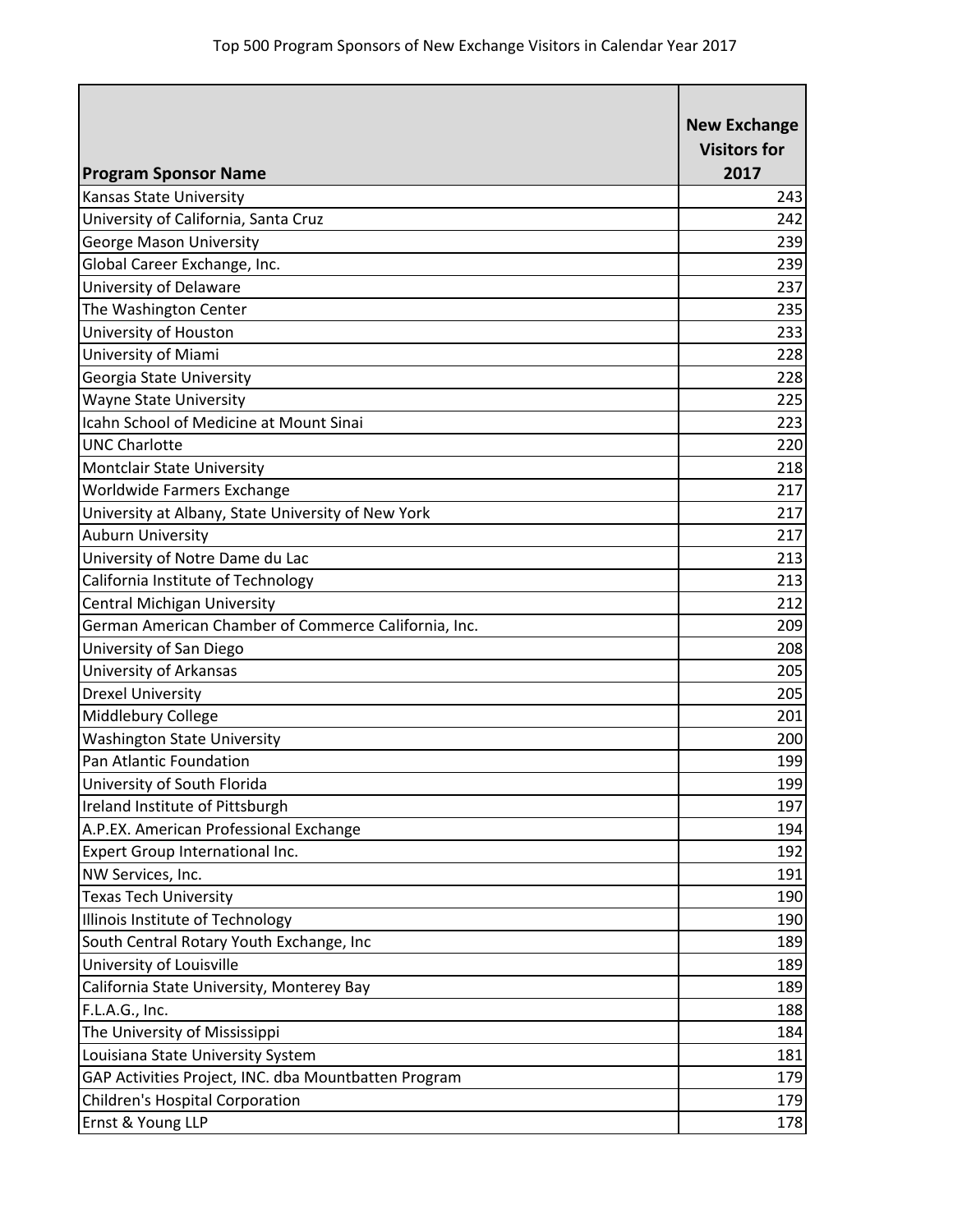| <b>Program Sponsor Name</b>                              | <b>New Exchange</b><br><b>Visitors for</b><br>2017 |
|----------------------------------------------------------|----------------------------------------------------|
| Central States Rotary Youth Exchange Program, Inc.       | 175                                                |
| University of Texas Southwestern Medical Center          | 174                                                |
| Eastern States Student Exchange Program, Inc.            | 174                                                |
| General Electric International, Inc.                     | 174                                                |
| Florida International University                         | 171                                                |
| CULTURAL ACADEMIC STUDENT EXCHANGE, INC.                 | 169                                                |
| Pima County Community College                            | 168                                                |
| <b>Clemson University</b>                                | 167                                                |
| <b>International Arts and Artists</b>                    | 166                                                |
| Case Western Reserve University                          | 166                                                |
| Virginia Commonwealth University                         | 165                                                |
| <b>Education Service Center Region 13</b>                | 165                                                |
| College of William and Mary                              | 163                                                |
| University of Alabama at Birmingham                      | 158                                                |
| University of Central Oklahoma                           | 157                                                |
| Dartmouth College                                        | 157                                                |
| <b>Purdue University Northwest</b>                       | 156                                                |
| <b>Portland State University</b>                         | 156                                                |
| Smithsonian Institution                                  | 156                                                |
| BELGIAN AMERICAN CHAMBER OF COMMERCE                     | 154                                                |
| The University of North Carolina at Greensboro           | 152                                                |
| The University of Texas Health Science Center at Houston | 151                                                |
| INTERNATIONAL CENTER FOR LANGUAGE STUDIES, INC. (ICLS)   | 149                                                |
| International Research and Exchanges Board (IREX)        | 148                                                |
| International Teacher Exchange Services, LLC.            | 148                                                |
| British American Business Inc. of New York and London    | 147                                                |
| California State University Fullerton                    | 147                                                |
| University of North Texas                                | 146                                                |
| Saint Louis University                                   | 145                                                |
| Brooklyn College of the City University of New York      | 145                                                |
| New York University Medical Center                       | 144                                                |
| University of North Florida                              | 143                                                |
| The University of South Carolina                         | 143                                                |
| University of Nevada, Reno                               | 142                                                |
| The Vanderbilt University                                | 139                                                |
| <b>Baylor College of Medicine</b>                        | 139                                                |
| UChicago Argonne, LLC                                    | 138                                                |
| University of Rhode Island                               | 137                                                |
| National Outdoor Leadership School                       | 137                                                |
| University of West Florida                               | 136                                                |
| University of North Carolina at Wilmington               | 136                                                |
| The University of Texas at San Antonio                   | 135                                                |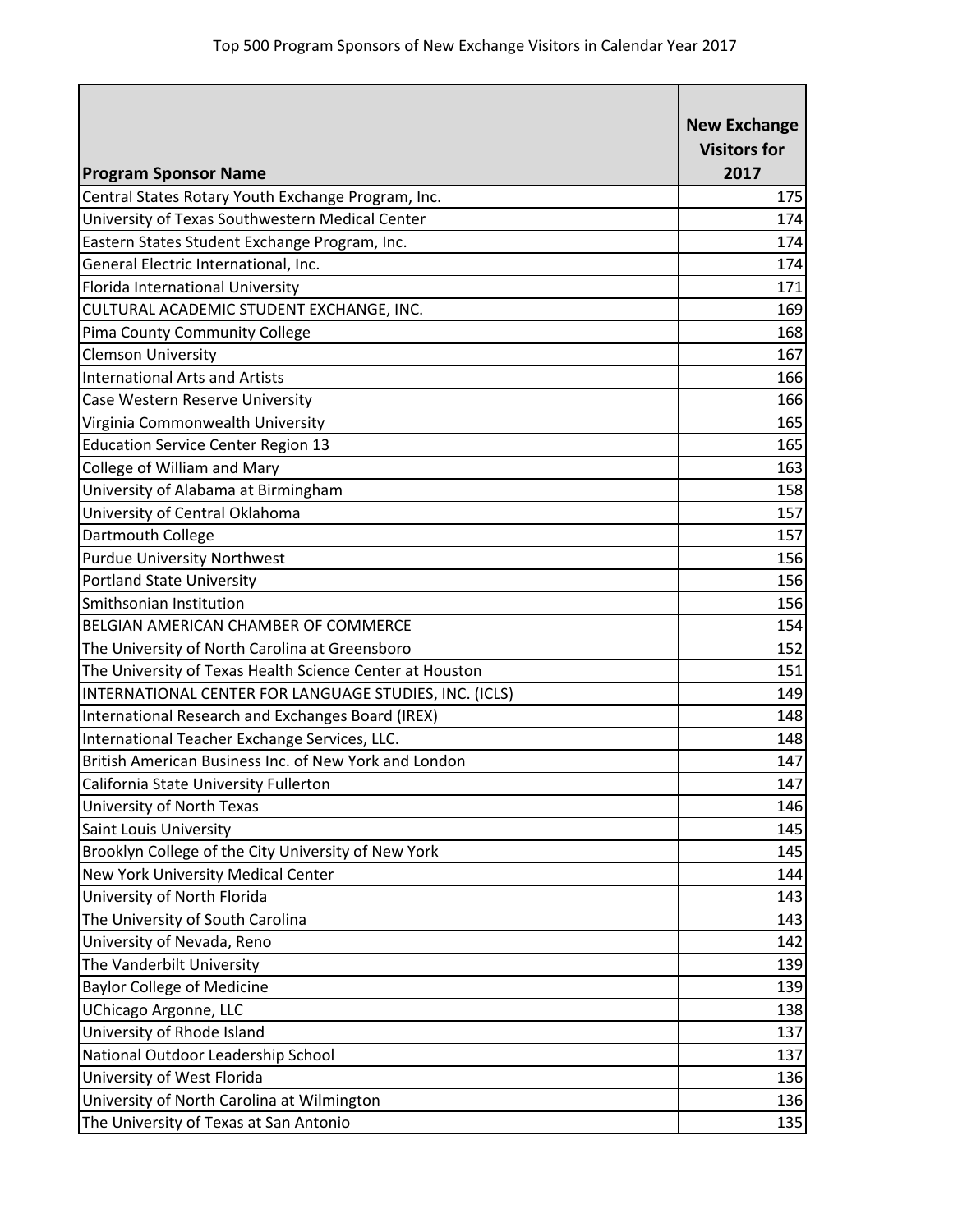| <b>Program Sponsor Name</b>                              | <b>New Exchange</b><br><b>Visitors for</b><br>2017 |
|----------------------------------------------------------|----------------------------------------------------|
| San Jose State University                                | 135                                                |
| California State University, San Bernardino              | 135                                                |
| <b>Syracuse University</b>                               | 134                                                |
| <b>Bard College</b>                                      | 134                                                |
| <b>WESTERN MICHIGAN UNIVERSITY</b>                       | 133                                                |
| The City College of New York/CUNY                        | 133                                                |
| UNIVERSITY OF MARYLAND BALTIMORE                         | 129                                                |
| <b>World Zionist Organization</b>                        | 128                                                |
| Oak Ridge Associated Universities                        | 128                                                |
| Rensselaer Polytechnic Institute                         | 128                                                |
| Montana State University                                 | 128                                                |
| The Scripps Research Institute                           | 127                                                |
| STUDENT AMERICAN INTERNATIONAL                           | 126                                                |
| Kent State University                                    | 125                                                |
| Council of International Programs USA                    | 125                                                |
| <b>Bentley University</b>                                | 124                                                |
| Tufts University, International Center                   | 123                                                |
| Micron Technology, Inc.                                  | 123                                                |
| <b>Colorado School of Mines</b>                          | 122                                                |
| University of Colorado Denver                            | 121                                                |
| <b>Cleveland Clinic Foundation</b>                       | 121                                                |
| Concordia Language Villages                              | 118                                                |
| University of Richmond                                   | 117                                                |
| <b>Stevens Institute of Technology</b>                   | 117                                                |
| The New School                                           | 117                                                |
| University of Nebraska Medical Center                    | 117                                                |
| US DOC, National Institute of Standards and Technology   | 116                                                |
| The University of Vermont and State Agricultural College | 116                                                |
| University of Nebraska at Kearney                        | 115                                                |
| Kettering University                                     | 115                                                |
| <b>Utah State University</b>                             | 114                                                |
| <b>Experience International</b>                          | 114                                                |
| Creighton University                                     | 114                                                |
| Oakland University                                       | 113                                                |
| <b>Pittsburg State University</b>                        | 113                                                |
| Marine Biological Laboratory                             | 112                                                |
| Atlas Service Corps, Inc.                                | 110                                                |
| <b>Ohio University</b>                                   | 108                                                |
| State University of New York at Binghamton               | 106                                                |
| The University of Alabama                                | 106                                                |
| Thomas Jefferson University                              | 106                                                |
| Indiana University of Pennsylvania                       | 106                                                |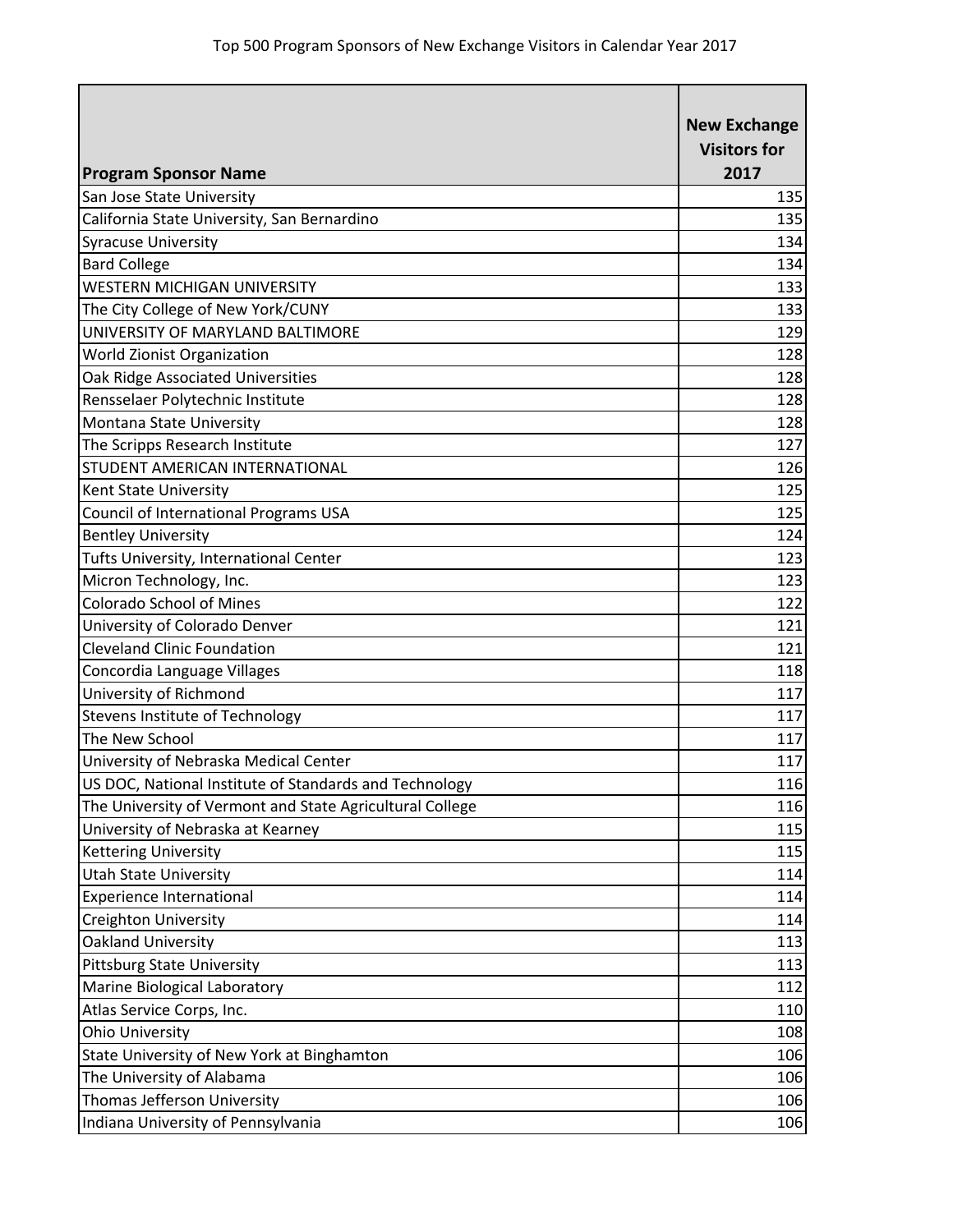| <b>Program Sponsor Name</b>                              | <b>New Exchange</b><br><b>Visitors for</b><br>2017 |
|----------------------------------------------------------|----------------------------------------------------|
| Florida Atlantic University                              | 106                                                |
| Weill Medical College of Cornell University              | 105                                                |
| University of Northern Colorado                          | 105                                                |
| <b>Temple University</b>                                 | 103                                                |
| State University of New York at Oswego (SUNY Oswego)     | 103                                                |
| Southern Illinois University at Carbondale               | 103                                                |
| <b>Brandeis University</b>                               | 102                                                |
| Lehigh University                                        | 101                                                |
| Camp Wayne for Boys                                      | 100                                                |
| University of Nevada Las Vegas                           | 99                                                 |
| San Ignacio College                                      | 99                                                 |
| CALIFORNIA STATE UNIVERSITY, LOS ANGELES                 | 99                                                 |
| St. Cloud State University                               | 98                                                 |
| University of Texas Health Science Center at San Antonio | 98                                                 |
| <b>Brigham Young University</b>                          | 98                                                 |
| Fermi Research Alliance, LLC                             | 97                                                 |
| California State University, Chico                       | 97                                                 |
| International Business Machines Corporation (IBM)        | 97                                                 |
| <b>Boy Scouts of America</b>                             | 96                                                 |
| Northeastern Illinois University                         | 93                                                 |
| California State University, Fresno                      | 93                                                 |
| Queens College of the City University of New York        | 91                                                 |
| The German Marshall Fund of the United States            | 91                                                 |
| New Jersey Institute of Technology                       | 90                                                 |
| Northern Illinois University                             | 90                                                 |
| <b>New Mexico State University</b>                       | 90                                                 |
| City of Hope National Medical Center                     | 90                                                 |
| Rotary International District 7170                       | 89                                                 |
| University of Wyoming                                    | 89                                                 |
| The University of Texas at Arlington                     | 89                                                 |
| <b>Boston College</b>                                    | 88                                                 |
| University of Rochester                                  | 87                                                 |
| University of New Orleans                                | 86                                                 |
| <b>Rutgers Biomedical and Health Sciences</b>            | 86                                                 |
| Albert Einstein College of Medicine, Inc.                | 86                                                 |
| Vanderbilt University Medical Center                     | 85                                                 |
| University of Montana                                    | 85                                                 |
| <b>Bloomfield College</b>                                | 85                                                 |
| The Methodist Hospital & its Subsidiary Corporations     | 84                                                 |
| University of Central Missouri                           | 84                                                 |
| <b>Texas Christian University</b>                        | 84                                                 |
| Oregon Health & Science University                       | 82                                                 |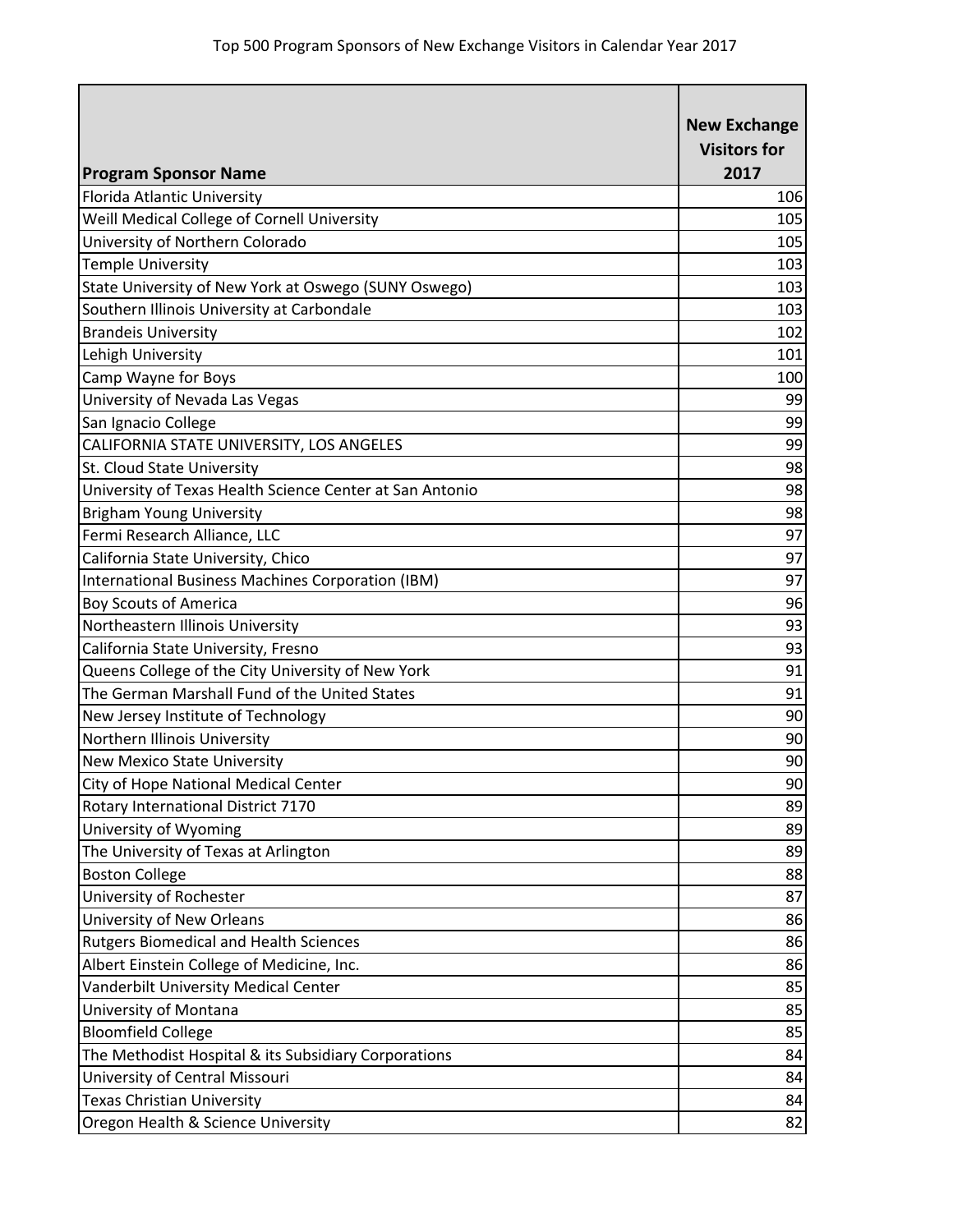| <b>Program Sponsor Name</b>                                | <b>New Exchange</b><br><b>Visitors for</b><br>2017 |
|------------------------------------------------------------|----------------------------------------------------|
| St. John's University                                      | 82                                                 |
| <b>Texas International Education Consortium</b>            | 82                                                 |
| Marquette University                                       | 82                                                 |
| <b>Wake Forest University</b>                              | 81                                                 |
| University of the Incarnate Word                           | 81                                                 |
| <b>Baylor University</b>                                   | 81                                                 |
| Northern Virginia Community College                        | 80                                                 |
| Organization for Cultural Exchange Among Nations           | 80                                                 |
| California Department of Education                         | 80                                                 |
| University of Southern Mississippi                         | 79                                                 |
| The Rockefeller University                                 | 79                                                 |
| Augusta University                                         | 79                                                 |
| American Cultural Exchange Service                         | 79                                                 |
| Middlebury Institute of International Studies at Monterey  | 79                                                 |
| California Polytechnic State University (CAL POLY)         | 79                                                 |
| Fordham University                                         | 79                                                 |
| University of Massachusetts Medical School                 | 78                                                 |
| Appalachian State University                               | 78                                                 |
| University of Northern Iowa                                | 77                                                 |
| State University of NY Tompkins Cortland Community College | 77                                                 |
| Los Alamos National Laboratory                             | 77                                                 |
| State University of New York at New Paltz                  | 76                                                 |
| Woods Hole Oceanographic Institution                       | 76                                                 |
| Rotary Youth Exchange Florida, Inc.                        | 76                                                 |
| <b>University of Maine</b>                                 | 76                                                 |
| University of Denver                                       | 76                                                 |
| Minnesota State University, Mankato                        | 76                                                 |
| University of San Francisco                                | 75                                                 |
| Michigan Technological University                          | 75                                                 |
| <b>Illinois State University</b>                           | 75                                                 |
| <b>Old Dominion University</b>                             | 74                                                 |
| Foreign Academic and Cultural Exchange Services            | 74                                                 |
| Mississippi State University                               | 74                                                 |
| <b>Babson College</b>                                      | 74                                                 |
| Worcester Polytechnic Institute                            | 73                                                 |
| Westside Educational Consortium of New York                | 73                                                 |
| Southern Methodist University                              | 73                                                 |
| Loyola University Chicago                                  | 73                                                 |
| University of Texas at El Paso                             | 72                                                 |
| University of Idaho                                        | 71                                                 |
| University of California, Merced                           | 71                                                 |
| The Catholic University of America                         | 70                                                 |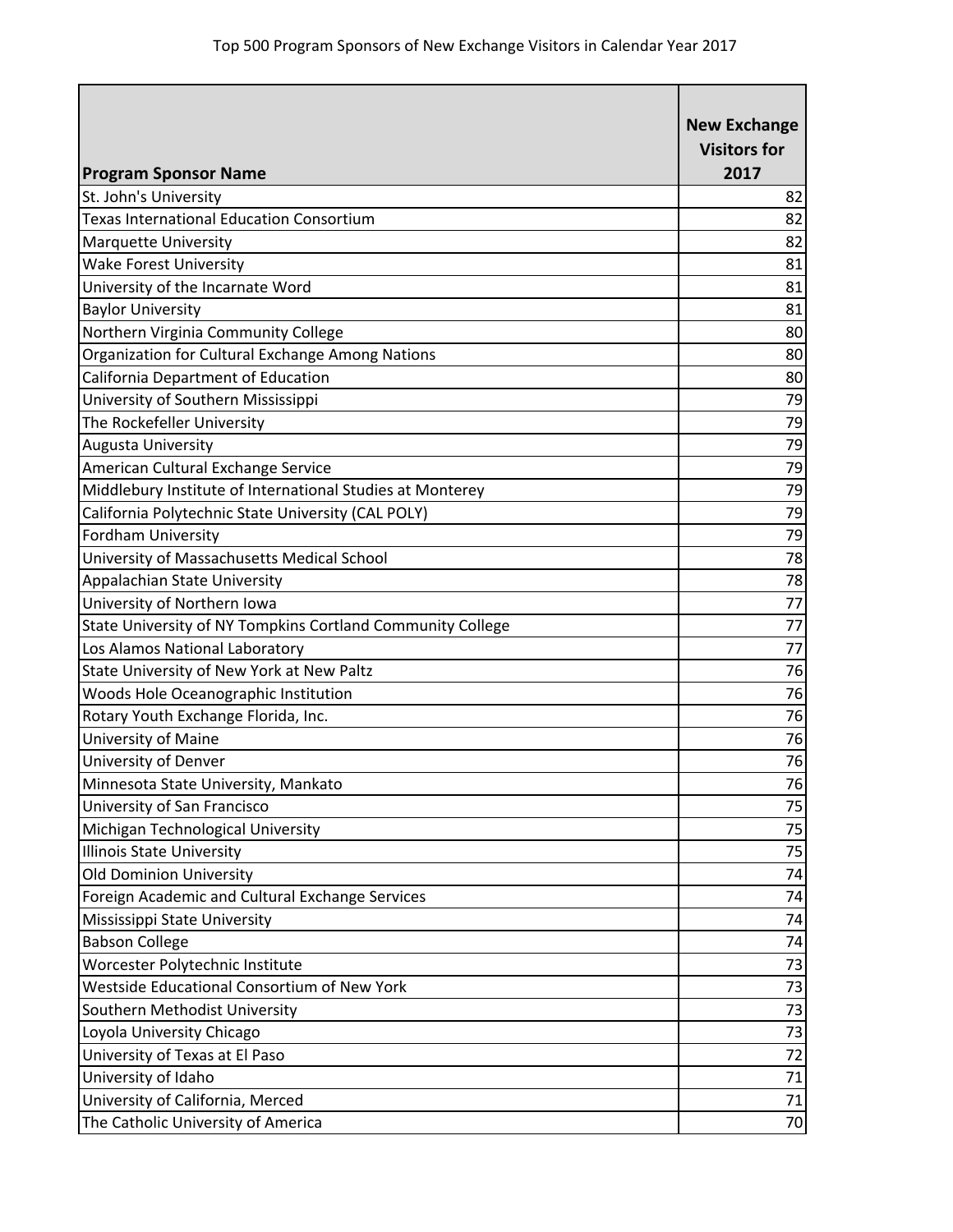| <b>Program Sponsor Name</b>                                 | <b>New Exchange</b><br><b>Visitors for</b><br>2017 |
|-------------------------------------------------------------|----------------------------------------------------|
| Utah State Office of Education                              | 70                                                 |
| <b>Brethren Colleges Abroad</b>                             | 70                                                 |
| FUSIA Communications, Inc.                                  | 70                                                 |
| <b>Wilkes University</b>                                    | 69                                                 |
| University Corporation for Atmospheric Research             | 68                                                 |
| Santa Clara University                                      | 68                                                 |
| Teachers College, Columbia University                       | 67                                                 |
| Middle Tennessee State University                           | 67                                                 |
| <b>Aramco Training Services Company</b>                     | 67                                                 |
| California State University, Sacramento                     | 66                                                 |
| North Dakota State University                               | 65                                                 |
| Miami University                                            | 65                                                 |
| University of Nebraska at Omaha                             | 64                                                 |
| The University of Toledo                                    | 64                                                 |
| <b>Western Carolina University</b>                          | 64                                                 |
| Institute for Advanced Study                                | 64                                                 |
| <b>College of Charleston</b>                                | 64                                                 |
| <b>Boise State University</b>                               | 64                                                 |
| <b>Delaware State University</b>                            | 63                                                 |
| <b>Ball State University</b>                                | 62                                                 |
| <b>Ohio Northern University</b>                             | 61                                                 |
| University of North Dakota                                  | 61                                                 |
| German American Partnership Program, Inc.                   | 61                                                 |
| California State Polytechnic University Pomona              | 61                                                 |
| Manhattan Institute of Management                           | 61                                                 |
| Arkansas State University                                   | 61                                                 |
| Rotary District 5950/5960 Youth Foundation                  | 60                                                 |
| University of Maryland Baltimore County (UMBC)              | 59                                                 |
| International Fellowship, Inc.                              | 59                                                 |
| <b>Clarkson University</b>                                  | 59                                                 |
| University of New Hampshire                                 | 58                                                 |
| UC Davis Extension, International Programs                  | 57                                                 |
| The University of Texas Medical Branch at Galveston         | 57                                                 |
| <b>Seton Hall University</b>                                | 57                                                 |
| New Jersey City University                                  | 57                                                 |
| College of Staten Island of the City University of New York | 57                                                 |
| <b>Duquesne University</b>                                  | 57                                                 |
| Council for the Development of French in Louisiana          | 57                                                 |
| South Dakota State University                               | 56                                                 |
| UC San Diego Extension International Programs               | 56                                                 |
| The University of Akron                                     | 56                                                 |
| <b>Grand Valley State University</b>                        | 56                                                 |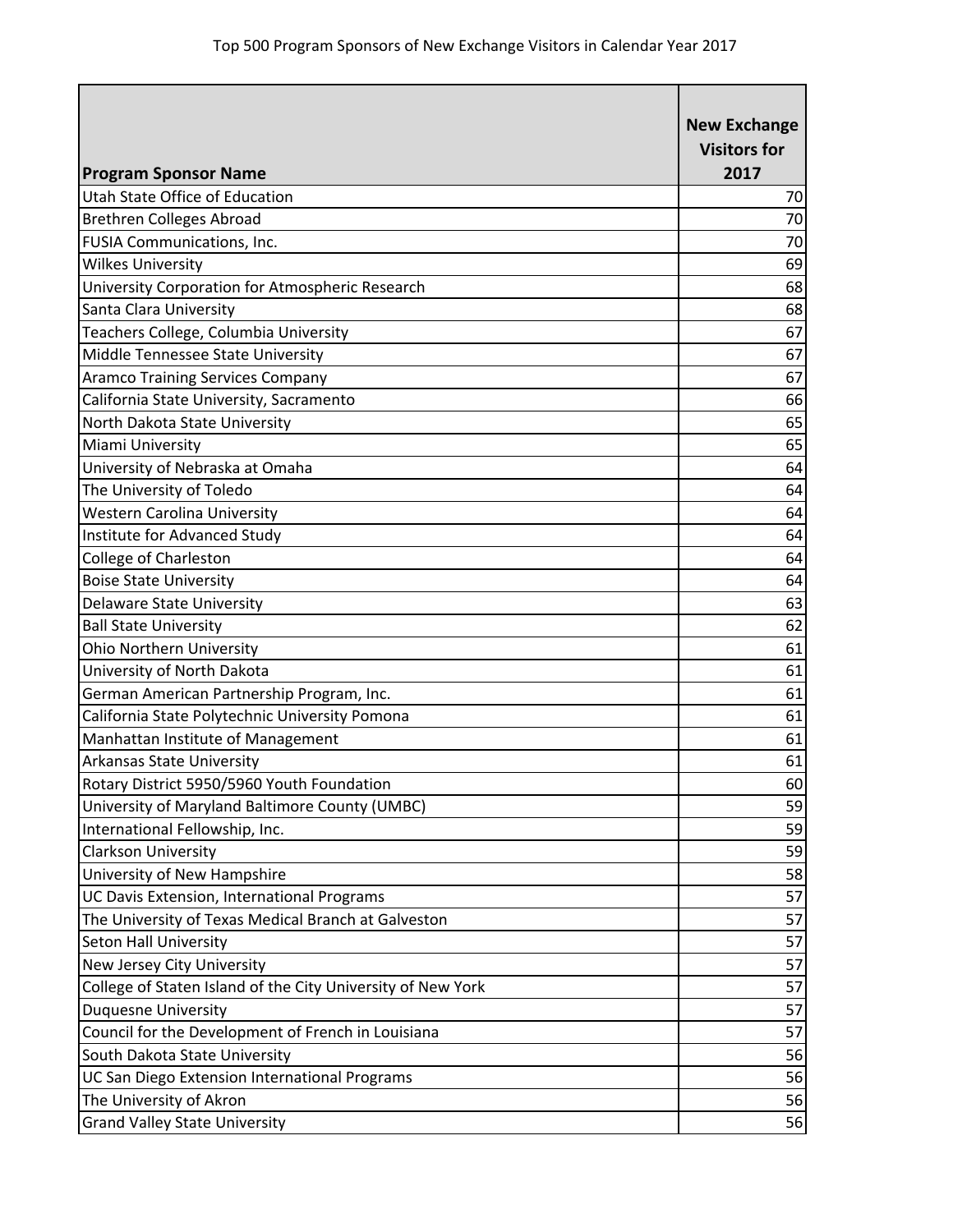| <b>Program Sponsor Name</b>                                | <b>New Exchange</b><br><b>Visitors for</b><br>2017 |
|------------------------------------------------------------|----------------------------------------------------|
| Columbia College Chicago                                   | 56                                                 |
| Northern Kentucky University                               | 55                                                 |
| <b>Stetson University</b>                                  | 55                                                 |
| <b>Coastal Carolina University</b>                         | 55                                                 |
| So. Calif/Nevada Rotary Youth Exchange (SCANEX)            | 54                                                 |
| <b>Williams College</b>                                    | 54                                                 |
| The Salk Institute for Biological Studies                  | 54                                                 |
| The Schepens Eye Research Institute                        | 54                                                 |
| Hunter College of The City University of New York          | 54                                                 |
| Howard Hughes Medical Institute (HHMI)                     | 54                                                 |
| <b>Widener University</b>                                  | 53                                                 |
| Valencia College                                           | 53                                                 |
| Southern Utah University                                   | 53                                                 |
| The University of Tennessee Health Science Center          | 53                                                 |
| Kennesaw State University                                  | 53                                                 |
| Mathematical Sciences Research Institute                   | 53                                                 |
| <b>Tufts University Health Sciences Campus</b>             | 52                                                 |
| <b>Winthrop University</b>                                 | 52                                                 |
| U.S. DOC/NOAA/National Weather Service                     | 52                                                 |
| Florida Department of Education                            | 52                                                 |
| Loma Linda University                                      | 52                                                 |
| Nobel University Inc.,                                     | 52                                                 |
| <b>Missouri State University</b>                           | 52                                                 |
| <b>DePaul University</b>                                   | 52                                                 |
| Agent Au Pair, Inc.                                        | 52                                                 |
| University of Massachusetts Lowell                         | 51                                                 |
| U.S. Department of Energy                                  | 51                                                 |
| The Broad Institute, Inc.                                  | 50                                                 |
| Universities Space Research Association                    | 50                                                 |
| <b>USA Employment, LLC</b>                                 | 50                                                 |
| <b>Stowers Institute for Medical Research</b>              | 50                                                 |
| <b>Battelle Memorial Institute</b>                         | 50                                                 |
| North Park University                                      | 50                                                 |
| Murray State University                                    | 50                                                 |
| Kendall College                                            | 50                                                 |
| Ctr. for Agricultural Sciences & Rural Dev. (LSU AgCenter) | 50                                                 |
| Lawrence Livermore National Laboratory                     | 49                                                 |
| Huntington Library                                         | 49                                                 |
| Florida Institute of Technology                            | 49                                                 |
| 20/20 Care Exchange, Inc. dba TIAPE                        | 49                                                 |
| Board of Regents of the University System of Georgia       | 49                                                 |
| University of Central Arkansas                             | 48                                                 |